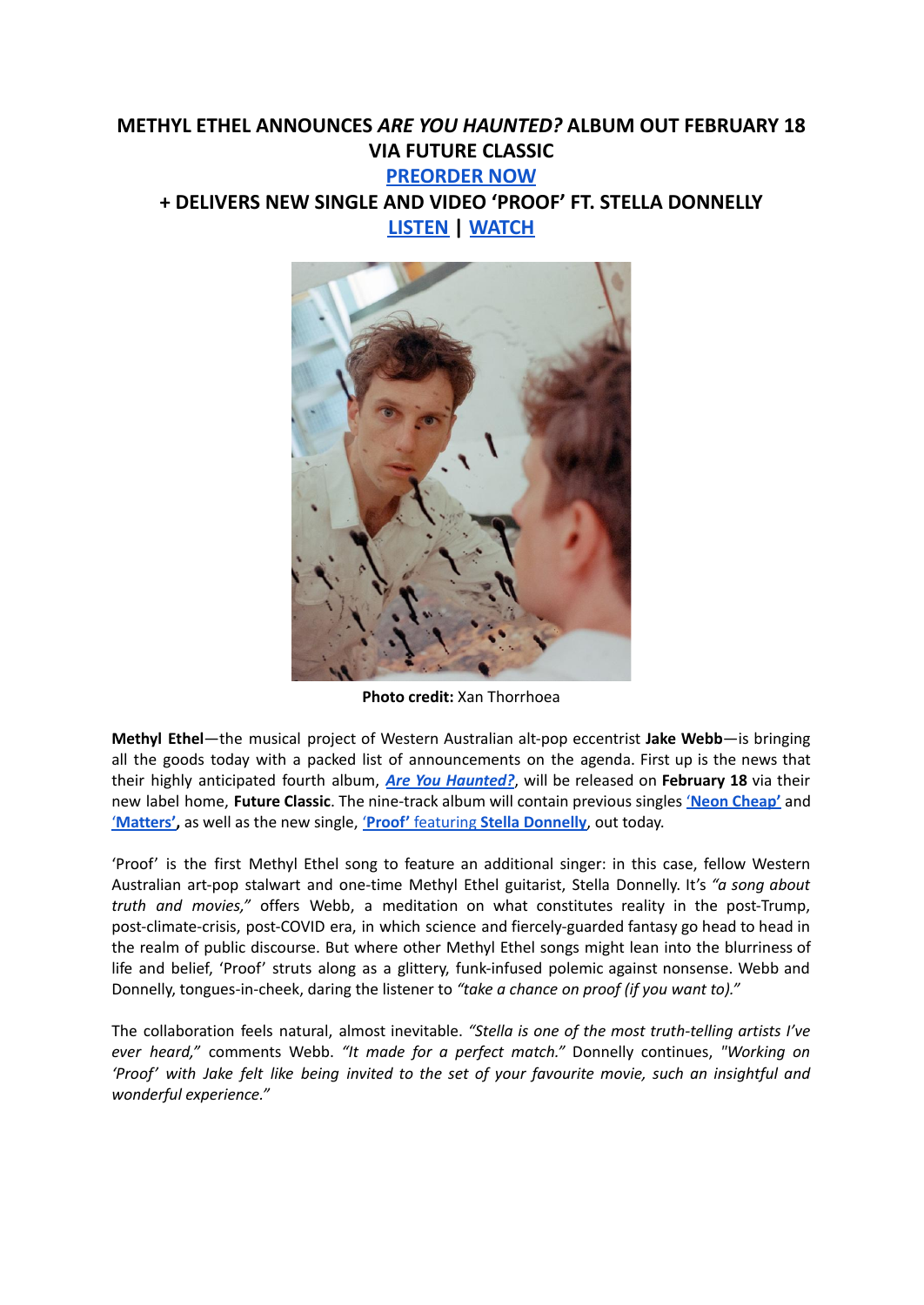

The **[video](https://www.youtube.com/watch?v=FVO29ouQSQw)**, directed by Webb, is a playful, monochromatic affair that takes cues from German Expressionist film and explores the symbolism of black-and-white thinking and the fluidity of "truth" as a concept.

*"Are You Haunted?"* asks the title of Methyl Ethel's fourth album. But it's more of a rhetorical question. Webb, who adopted the fibreglass-referencing moniker for a bedroom recording project in 2014 and has carried it through the band's many iterations, already knows the answer. Yes, you're haunted. We all are, and the real question is: what do we do with our hauntings?

*"There are these spirits, memories of our old selves, our younger selves, parents,"* he notes, *"generations past whose deeds, actions, successes and failures shape us. We all have these ghosts that linger in our present predicaments."* Methyl Ethel has never shied away from themes of memories that overstay their welcome, nightmares or preoccupations that linger in the psyche. But with Webb's latest longplayer*,* a more direct and poignant interpretation of haunting takes centre stage: themes of mortality, irretrievable time and heavy presences suffuse the album's nine tracks. Themes that might make for a sombre listen if it wasn't for Webb's knack for exhilarating arrangements, addicting hooks, curious textures and propulsive, syncopated rhythms; elements that add up to a joyous, giddy listen, even if there's threads of melancholy and anxiety woven through.

To create *Are You Haunted?*, Webb returned to the studio where he recorded and wrote the first songs for Methyl Ethel. He explains, *"A dear friend of mine recently passed away, the studio is his. I spent many years of experimentation with him, learning so much looking over his shoulder. It feels special to continue to share the space with his ghost, I'm still learning from him."*

Methyl Ethel will tour the album in the coming months, with several headline shows throughout April and festival appearances at Splendour in the Grass, Perth Festival and Meadow Music Festival set to feature the new expanded live line-up, which includes two drummers.

In late 2021, Methyl Ethel and **triple j unearthed** ran a **[Collab](https://www.abc.net.au/triplej/program-unearthed/methyl-ethel-collab-comp-winners-2021/13685046) Comp** to give five lucky Western Australian artists the opportunity to win a producing session with Webb. The winners, announced in December, are **Anesu**, **Alter Boy**, **Hector Morlet**, **The Stamps**, and **Jewel Owusu**.

Across three albums (2015's *Oh Inhuman Spectacle,* 2017's *Everything Is Forgotten* and 2019's *Triage*) and three EPs (2014's *Teeth* and *Guts*, 2020's *Hurts To Laugh*), Webb has proven to be a prolific and masterful purveyor of eccentric alt-pop. Methyl Ethel has attracted two Australian Music